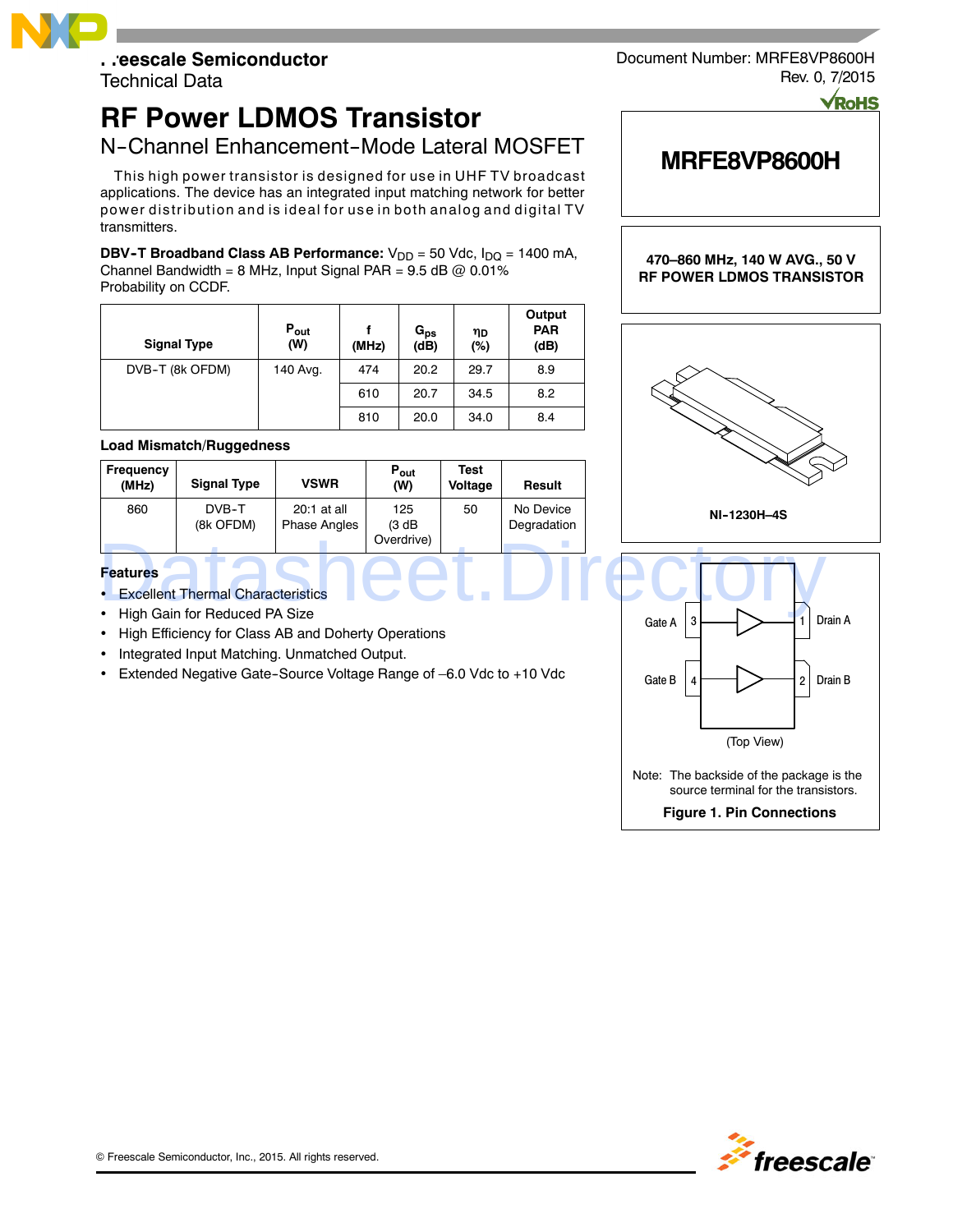

### **Table 1. Maximum Ratings**

| парте т. махпични наштуз                                                                                                  |                    |                        |                          |                          |                |
|---------------------------------------------------------------------------------------------------------------------------|--------------------|------------------------|--------------------------|--------------------------|----------------|
| Rating                                                                                                                    |                    | Symbol                 |                          | Value                    | Unit           |
| Drain-Source Voltage                                                                                                      |                    | V <sub>DSS</sub>       |                          | $-0.5, +115$             | Vdc            |
| Gate-Source Voltage                                                                                                       |                    | $V_{GS}$               |                          | $-6.0, +10$              | Vdc            |
| Storage Temperature Range                                                                                                 |                    | $T_{\text{stg}}$       |                          | $-65$ to $+150$          | °C             |
| Case Operating Temperature Range                                                                                          |                    | $T_{\rm C}$            |                          | –40 to +150              | °C             |
| Operating Junction Temperature Range (1)                                                                                  |                    |                        |                          | $-40$ to $+225$          | °C             |
| Total Device Dissipation $@T_C = 25°C$<br>Derate above 25°C                                                               |                    | $P_D$                  | 1250<br>6.25             |                          | W<br>$W$ /°C   |
| <b>Table 2. Thermal Characteristics</b>                                                                                   |                    |                        |                          |                          |                |
| <b>Characteristic</b>                                                                                                     |                    | Symbol                 |                          | Value $(2,3)$            | Unit           |
| Thermal Resistance, Junction to Case<br>Case Temperature 99°C, 125 W DVB-T (8k OFDM), 50 Vdc, $I_{DQ}$ = 1400 mA, 860 MHz |                    | $R_{\theta \text{JC}}$ |                          | 0.16                     | $^{\circ}$ C/W |
| Table 3. ESD Protection Characteristics                                                                                   |                    |                        |                          |                          |                |
| <b>Test Methodology</b>                                                                                                   |                    |                        |                          | <b>Class</b>             |                |
| Human Body Model (per JESD22-A114)                                                                                        |                    |                        |                          | 2, passes 2500 V         |                |
| Machine Model (per EIA/JESD22-A115)                                                                                       | B, passes 250 V    |                        |                          |                          |                |
| Charge Device Model (per JESD22-C101)                                                                                     | IV, passes 2000 V  |                        |                          |                          |                |
| <b>Table 4. Electrical Characteristics</b> $(T_A = 25^\circ \text{C}$ unless otherwise noted)                             |                    |                        |                          |                          |                |
| <b>Characteristic</b>                                                                                                     | Symbol             | Min                    | <b>Typ</b>               | Max                      | Unit           |
| Off Characteristics (4)                                                                                                   |                    |                        |                          |                          |                |
| Gate-Source Leakage Current<br>$(V_{GS} = 5$ Vdc, $V_{DS} = 0$ Vdc)                                                       | lgss               |                        |                          | 1                        | μAdc           |
| Drain-Source Breakdown Voltage<br>$(V_{GS} = 0$ Vdc, $I_D = 10$ $\mu$ Adc)                                                | $V_{(BR)DSS}$      | 115                    | 118                      | $\overline{\phantom{0}}$ | Vdc            |
| Zero Gate Voltage Drain Leakage Current<br>$(V_{DS} = 50$ Vdc, $V_{GS} = 0$ Vdc)                                          | $I_{DSS}$          |                        |                          | 5                        | μAdc           |
| Zero Gate Voltage Drain Leakage Current<br>$(V_{DS} = 115$ Vdc, $V_{GS} = 0$ Vdc)                                         | $I_{\text{DSS}}$   |                        | $\overline{\phantom{0}}$ | 20                       | <b>µAdc</b>    |
| <b>On Characteristics</b>                                                                                                 |                    |                        |                          |                          |                |
| Gate Threshold Voltage (4)<br>$(V_{DS} = 10$ Vdc, $I_D = 925$ $\mu$ Adc)                                                  | $V_{GS(th)}$       | 1.3                    | 2.1                      | 2.3                      | Vdc            |
| Gate Quiescent Voltage (5)<br>$(V_{DD} = 50$ Vdc, $I_D = 1400$ mAdc, Measured in Functional Test)                         | $V_{GS(Q)}$        | 1.8                    | 2.4                      | 2.8                      | Vdc            |
| Drain-Source On-Voltage (4)<br>$(V_{GS} = 10$ Vdc, $I_D = 2.8$ Adc)                                                       | $V_{DS(on)}$       | 0.1                    | 0.3                      | 0.5                      | Vdc            |
| Forward Transconductance<br>$(V_{DS} = 10$ Vdc, $I_D = 17$ Adc)                                                           | $g_{fs}$           |                        | 19.4                     |                          | ${\mathbb S}$  |
| Dynamic Characteristics (4)                                                                                               |                    |                        |                          |                          |                |
| Reverse Transfer Capacitance (6)<br>$(V_{DS} = 50$ Vdc $\pm$ 30 mV(rms)ac @ 1 MHz, V <sub>GS</sub> = 0 Vdc)               | $\mathrm{C_{rss}}$ |                        | 1.62                     |                          | pF             |
| Output Capacitance <sup>(6)</sup><br>( $V_{DS}$ = 50 Vdc ± 30 mV(rms)ac @ 1 MHz, $V_{GS}$ = 0 Vdc)                        | $\mathrm{C_{oss}}$ |                        | 71.2                     |                          | pF             |
| Input Capacitance (7)<br>( $V_{DS}$ = 50 Vdc, $V_{GS}$ = 0 Vdc $\pm$ 30 mV(rms)ac @ 1 MHz)                                | $C_{iss}$          |                        | 452                      |                          | pF             |

1. Continuous use at maximum temperature will affect MTTF.

2. MTTF calculator available at http://www.freescale.com/rf/calculators.

3. Refer to AN1955*, Thermal Measurement Methodology of RF Power Amplifiers.* Go to http://www.freescale.com/rf and search for AN1955.

4. Each side of device measured separately.

5. Measurement made with device in push--pull configuration.

6. Part internally input matched.

7. Die capacitance value without internal matching. (continued)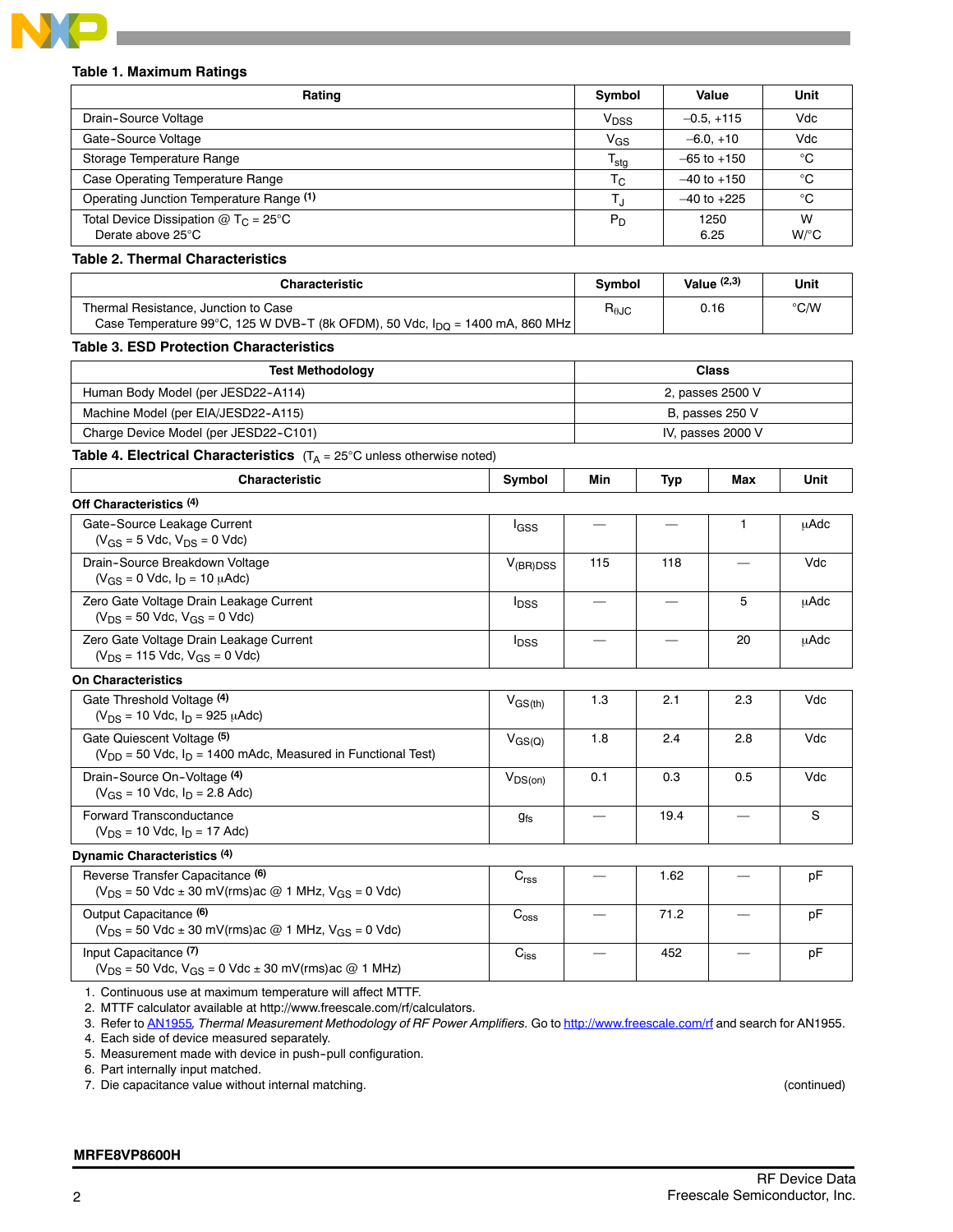

**Contract** 

|  | <b>Table 4. Electrical Characteristics</b> $(T_A = 25^{\circ}C$ unless otherwise noted) (continued) |
|--|-----------------------------------------------------------------------------------------------------|
|--|-----------------------------------------------------------------------------------------------------|

| <b>Characteristic</b>                                                                                                                                                                                                                                                                               | Symbol          | Min  | Typ     | Max                            | Unit |
|-----------------------------------------------------------------------------------------------------------------------------------------------------------------------------------------------------------------------------------------------------------------------------------------------------|-----------------|------|---------|--------------------------------|------|
| <b>Functional Tests (1)</b> (In Freescale Narrowband Test Fixture, 50 ohm system) $V_{DD}$ = 50 Vdc, $I_{DQ}$ = 1400 mA, $P_{out}$ = 125 W Avg., f = 860 MHz,<br>DVB-T (8k OFDM) Single Channel. ACPR measured in 7.61 MHz Signal Bandwidth @ ±4 MHz Offset with an Integration Bandwidth of 4 kHz. |                 |      |         |                                |      |
| Power Gain                                                                                                                                                                                                                                                                                          | $G_{\text{ps}}$ | 20.6 | 21.0    | 23.6                           | dB   |
| Drain Efficiency                                                                                                                                                                                                                                                                                    | ηD              | 28.0 | 30.0    |                                | %    |
| Adjacent Channel Power Ratio                                                                                                                                                                                                                                                                        | <b>ACPR</b>     |      | $-61.0$ | $-59.4$                        | dBc  |
| Input Return Loss                                                                                                                                                                                                                                                                                   | <b>IRL</b>      |      | $-12$   | $-9$                           | dB   |
| <b>Typical DVB-T (8k OFDM) Performance</b> (In Freescale Narrowband Test Fixture, 50 ohm system) $V_{DD}$ = 50 Vdc, $I_{DD}$ = 1400 mA, f = 860 MHz,<br>DVB-T (8k OFDM) Single Channel.                                                                                                             |                 |      |         |                                |      |
| Output Peak-to-Average Ratio @ 0.01% Probability on CCDF,<br>$P_{\text{out}} = 125 \text{ W}$ Avg.                                                                                                                                                                                                  | <b>PAR</b>      |      | 7.8     |                                | dB   |
| Load Mismatch<br>VSWR 20:1 at all Phase Angles, 3 dB Overdrive from<br>Rated $P_{\text{out}}$ (125 W Avg.)                                                                                                                                                                                          | Ψ               |      |         | No Degradation in Output Power |      |
| <b>Table 5. Ordering Information</b>                                                                                                                                                                                                                                                                |                 |      |         |                                |      |

| Device        | Tape and Reel Information                            | Packaɑe     |
|---------------|------------------------------------------------------|-------------|
| MRFE8VP8600R5 | R5 Suffix = 50 Units, 56 mm Tape Width, 13-inch Reel | NI-1230H-4S |

1. Measurement made with device in push-pull configuration.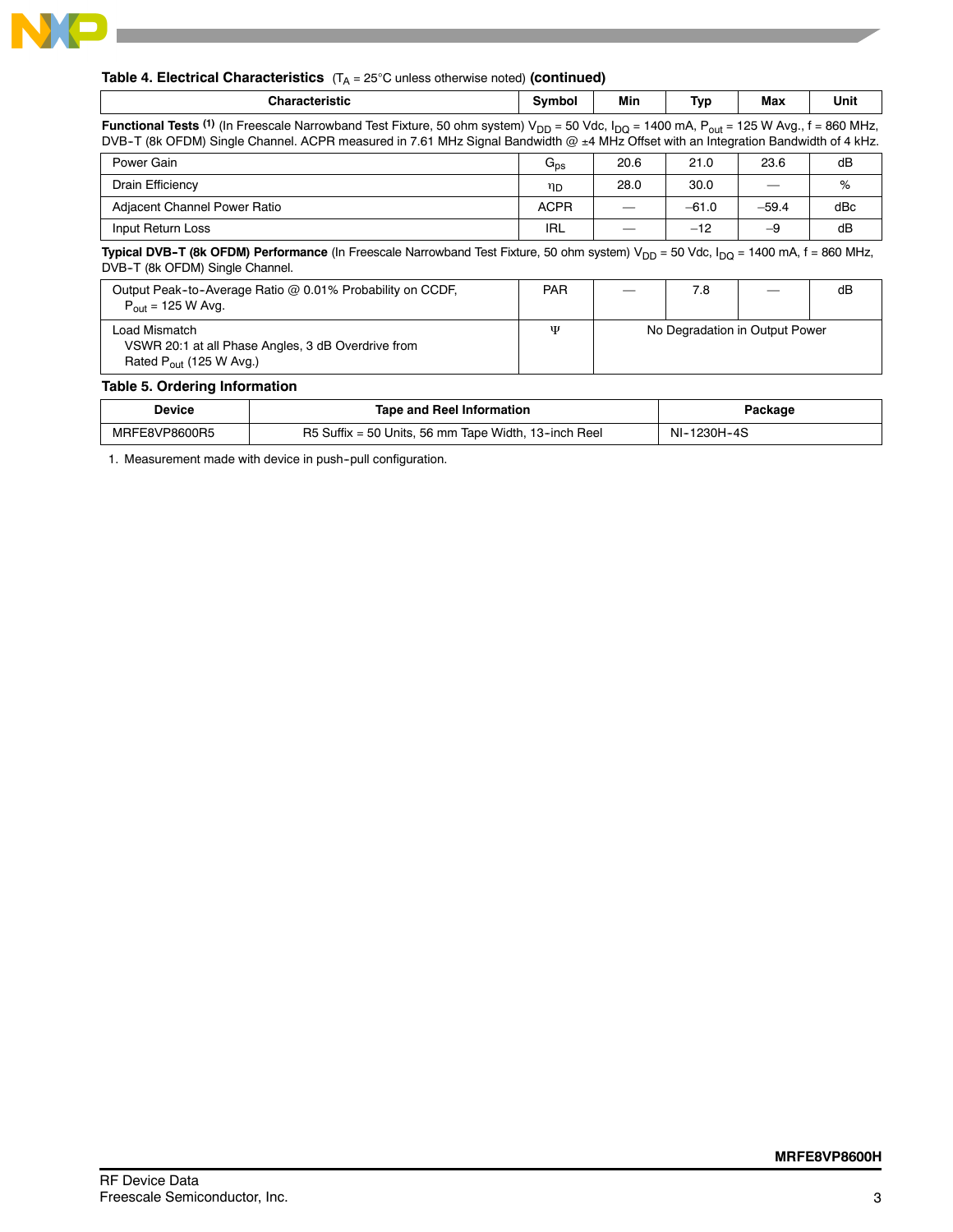



\*C3, C4, C5, C6, C10, C13, C14, C19, C20, C21, C22, C23, C24, C25, C26, C27, and C28 are mounted vertically.

| Figure 2. MRFE8VP8600H Test Circuit Component Layout - 860 MHz, DVB-T (8k OFDM) |
|---------------------------------------------------------------------------------|
|                                                                                 |

| Table 6. MRFE8VP8600H Test Circuit Component Designations and Values - 860 MHz, DVB-T (8k OFDM) |  |  |  |
|-------------------------------------------------------------------------------------------------|--|--|--|
|                                                                                                 |  |  |  |

| Part                             | <b>Description</b>                          | <b>Part Number</b>   | <b>Manufacturer</b> |
|----------------------------------|---------------------------------------------|----------------------|---------------------|
| C1, C11                          | 10 µF Chip Capacitors                       | GRM32ER61H106KA12L   | Murata              |
| C <sub>2</sub> , C <sub>12</sub> | 2.2 µF Chip Capacitors                      | C3225X7R1H225K250AB  | <b>TDK</b>          |
| C3, C4, C5, C6                   | 30 pF Chip Capacitors                       | ATC100B300JT500XT    | <b>ATC</b>          |
| C7, C8                           | 24 pF Chip Capacitors                       | ATC100B240JT500XT    | <b>ATC</b>          |
| C <sub>9</sub>                   | 0.8-8.0 pF Variable Capacitor               | 27291SL              | Johanson Components |
| C10                              | 12 pF Chip Capacitor                        | ATC100B120JT500XT    | <b>ATC</b>          |
| C13, C14                         | 8.2 pF Chip Capacitors                      | ATC100B8R2CT500XT    | <b>ATC</b>          |
| C15, C29                         | 2.2 µF Chip Capacitors                      | C3225X7R2A225K230AB  | <b>TDK</b>          |
| C16, C25, C26, C28, C30          | 100 pF Chip Capacitors                      | ATC100B101JT500XT    | <b>ATC</b>          |
| C17, C31                         | 4.7 µF Chip Capacitors                      | C575X7R2A475K230KA   | <b>TDK</b>          |
| C18, C32                         | 470 µF, 63 V Electrolytic Capacitors        | MCGPR63V477M13X26-RH | Multicomp           |
| C <sub>19</sub>                  | 7.5 pF Chip Capacitor                       | ATC100B7R5CT500XT    | <b>ATC</b>          |
| C <sub>20</sub>                  | 3.3 pF Chip Capacitor                       | ATC100B3R3CT500XT    | <b>ATC</b>          |
| C <sub>21</sub>                  | 3.0 pF Chip Capacitor                       | ATC100B3R0BT500XT    | <b>ATC</b>          |
| C <sub>22</sub>                  | 3.9 pF Chip Capacitor                       | ATC100B3R9CT500XT    | <b>ATC</b>          |
| C <sub>23</sub>                  | 5.1 pF Chip Capacitor                       | ATC100B5R1CT500XT    | <b>ATC</b>          |
| C24, C27                         | 1000 pF Chip Capacitors                     | ATC100B102JT50XT     | <b>ATC</b>          |
| Coax1, 2                         | 25 Ω Semi Rigid Coax, 2.0" Shield Length    | UT-141C-25           | Micro-Coax          |
| Coax3, 4                         | 25 Q Semi Rigid Coax, 2.2" Shield Length    | UT-141C-25           | Micro-Coax          |
| L1                               | 2.5 nH, 1 Turn Inductor                     | A01TKLC              | Coilcraft           |
| R1, R2                           | 10 Ω, 1/4 W Chip Resistors                  | CRCW120610R0JNEA     | Vishay              |
| <b>PCB</b>                       | Rogers RO4350B, 0.030", $\epsilon_r = 3.66$ | D63637               | <b>MTL</b>          |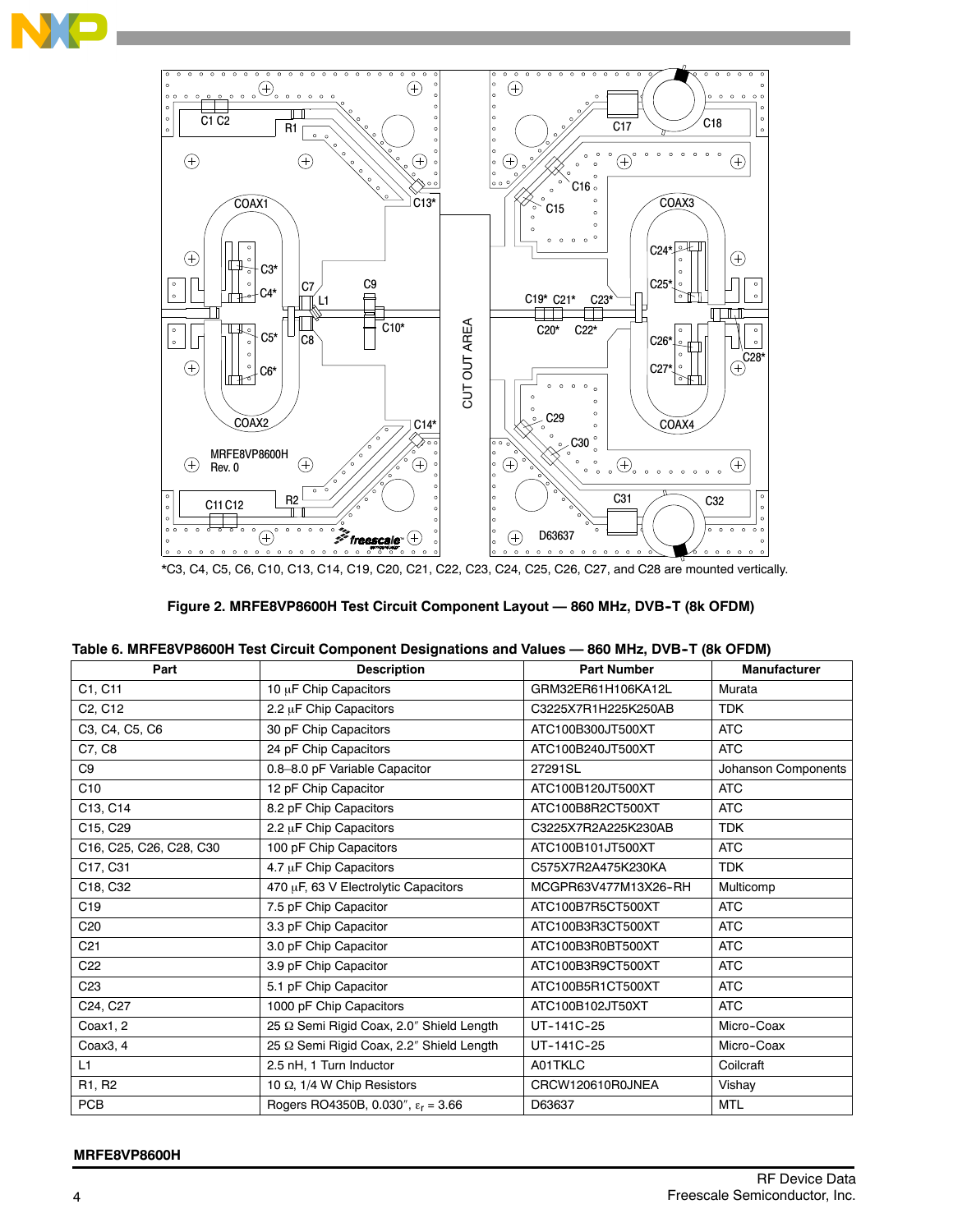

# Figure 3. MRFE8VP8600H Test Circuit Schematic -- 860 MHz DVB-T (8k OFDM) Figure 3. MRFE8VP8600H Test Circuit Schematic — 860 MHz DVB-T (8k OFDM)

# Table 7. MRFE8VP8600H Test Circuit Schematic -- 860 MHz DVB-T (8k OFDM) Table 7. MRFE8VP8600H Test Circuit Schematic — 860 MHz DVB-T (8k OFDM)

| <b>Microstrip</b> | <b>Description</b>                     | Microstrip | <b>Description</b>                      | Microstrip | <b>Description</b>                  |
|-------------------|----------------------------------------|------------|-----------------------------------------|------------|-------------------------------------|
| $\overline{N}$    | $0.204'' \times 0.062''$ Microstrip    |            | Z18, Z19   0.115" x 0.080" Microstrip   | Z38, Z39   | $0.211'' \times 0.100''$ Microstrip |
| Ŋ                 | $0.245'' \times 0.080''$ Microstrip    |            | Z20*, Z21*   1.026" × 0.080" Microstrip | Z40        | $0.389'' \times 0.060''$ Microstrip |
| Z3. Z4            | $0.220'' \times 0.060''$ Microstrip    | Z22, Z23   | 0.164" x 0.520" Microstrip              | 741        | $0.155'' \times 0.060''$ Microstrip |
| 25                | $0.410'' \times 0.062''$ Microstrip    | 224, 225   | $0.186'' \times 0.520''$ Microstrip     | Z42        | $0.280'' \times 0.060''$ Microstrip |
| Z6. Z7            | $0.019'' \times 0.100''$ Microstrip    | Z26. Z27   | $0.015'' \times 0.420''$ Microstrip     | Z43        | $0.070'' \times 0.080''$ Microstrip |
| Z8. Z9            | $0.341'' \times 0.400''$ Microstrip    | 228, 229   | $0.072'' \times 0.420''$ Microstrip     | Z44        | $0.018'' \times 0.080''$ Microstrip |
| 210, 211          | $0.083'' \times 0.400''$ Microstrip    | 230, 231   | $0.072'' \times 0.420''$ Microstrip     | Z45        | $0.204'' \times 0.062''$ Microstrip |
| Z12, Z13          | $0.065'' \times 0.400''$ Microstrip    | Z32, Z33   | $0.275'' \times 0.420''$ Microstrip     | Z46, Z47   | $0.358'' \times 0.080''$ Microstrip |
| Z14, Z15          | 0.208" × 0.850" Microstrip             | 234, 235   | 0.072" × 0.420" Microstrip              | Z48*, Z49* | $0.297'' \times 0.080''$ Microstrip |
|                   | Z16, Z17   0.242" x 0.960" Microstrip  | Z36, Z37   | $ 0.074" \times 0.420"$ Microstrip      | 250, 251   | $0.371'' \times 0.080''$ Microstrip |
|                   | *Line length includes microstrip bends |            |                                         |            |                                     |

RF Device Data<br>Freescale Semiconductor, Inc.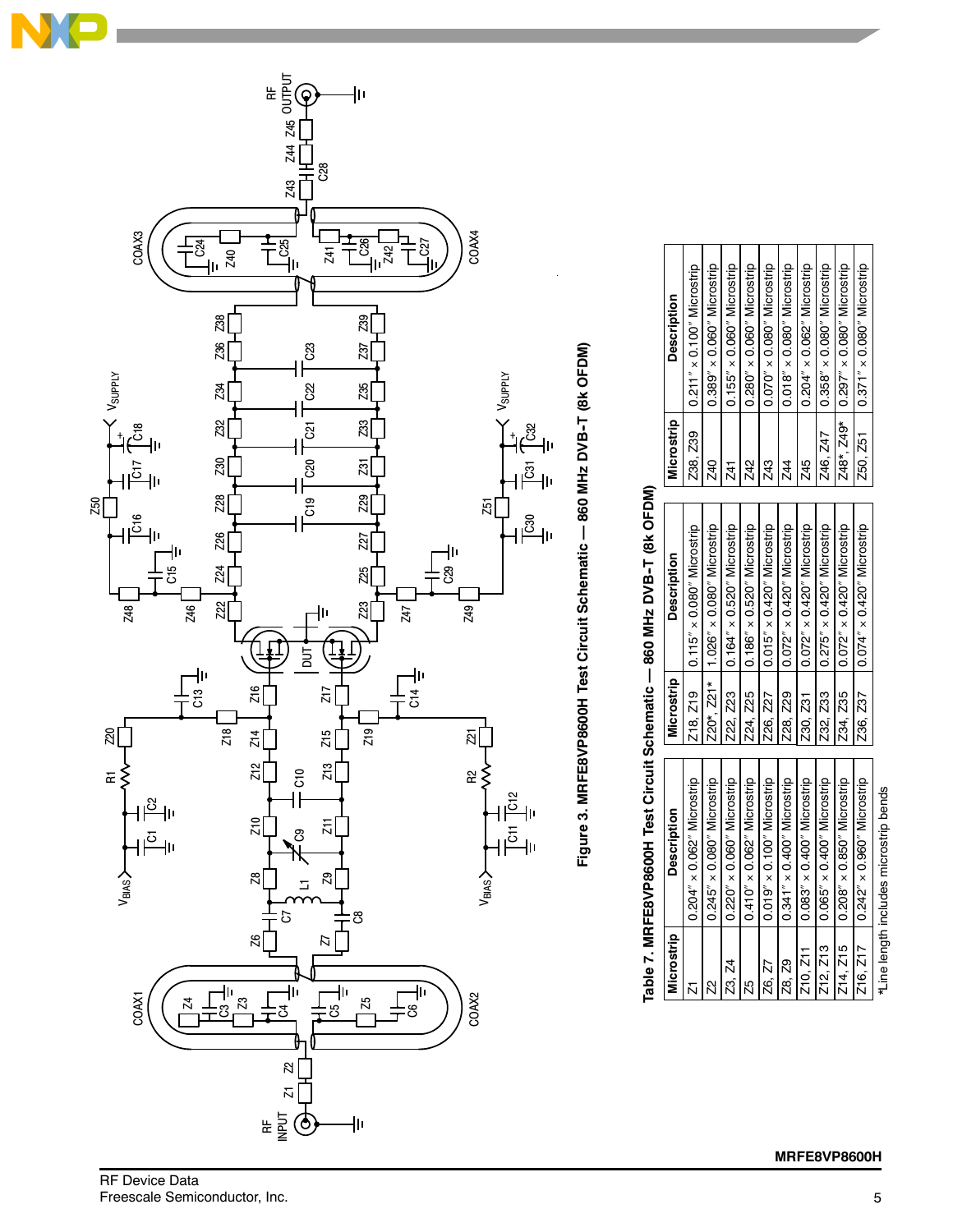

### **TYPICAL CHARACTERISTICS — 860 MHz**







**Figure 5. Drain Current versus Gate-Source Voltage** 



**Figure 6. Capacitance versus Drain--Source Voltage**



**Figure 7. Pulse CW Output Power versus Input Power**

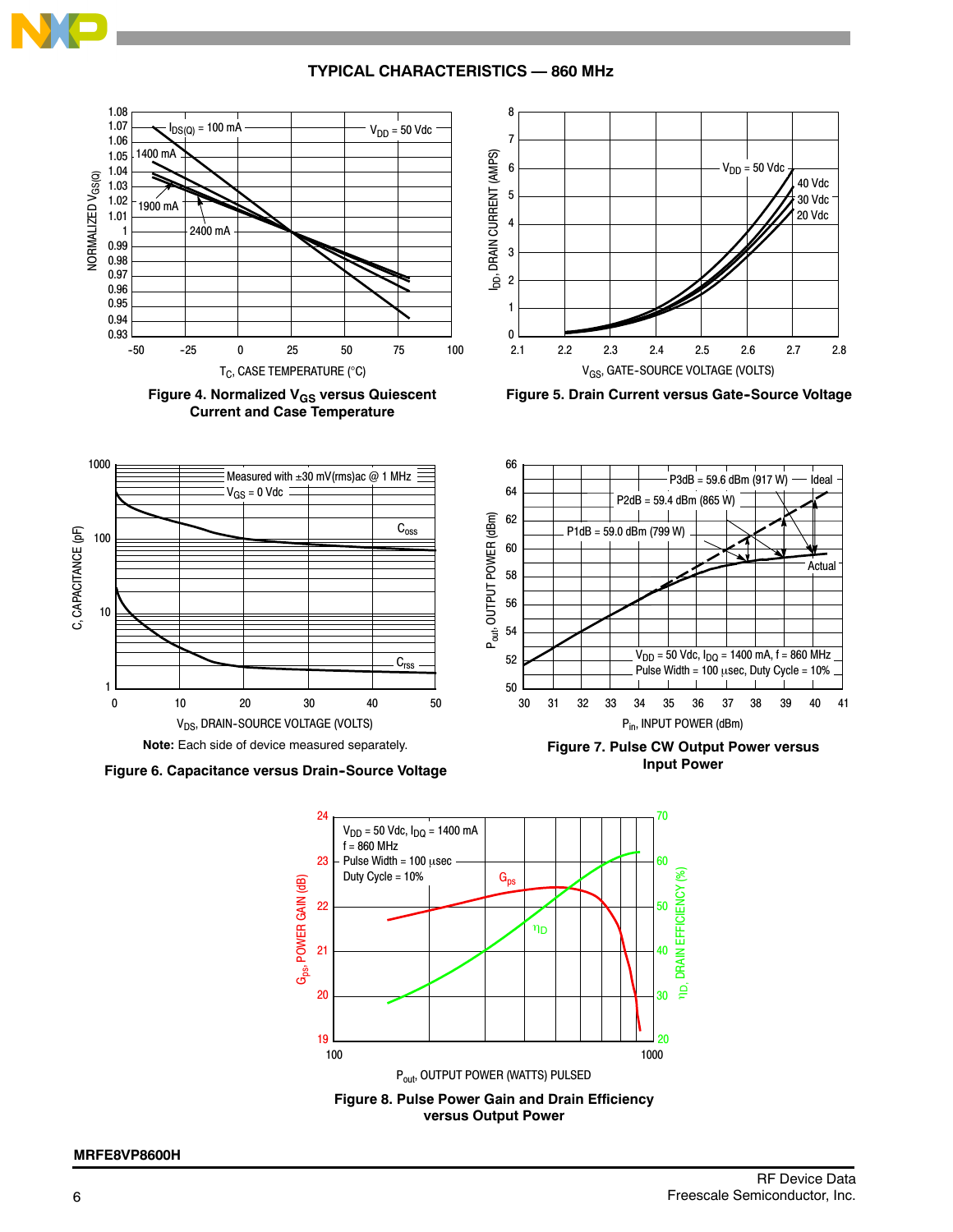

**TYPICAL CHARACTERISTICS — DVB--T (8k OFDM)**



Figure 9. Source Peak-to-Average DVB-T (8k OFDM)



**Figure 10. DVB--T (8k OFDM) Spectrum**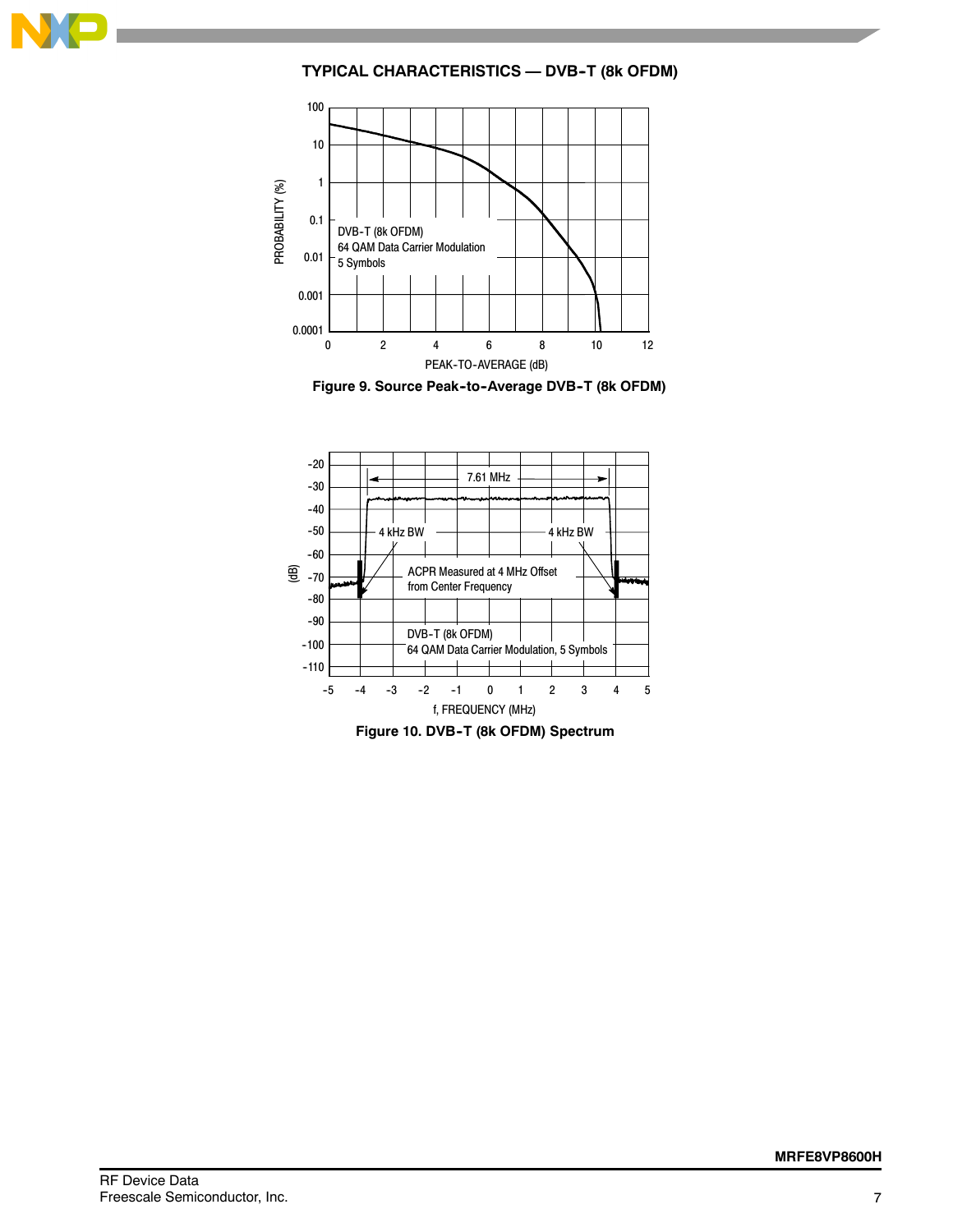

### **TYPICAL CHARACTERISTICS**



**Note:** MTTF value represents the total cumulative operating time under indicated test conditions.

MTTF calculator available at http:/www.freescale.com/rf/calculators.



| <b>MHz</b>            | Zsource       | z <sub>load</sub>                       |
|-----------------------|---------------|-----------------------------------------|
| 860                   | $0.85 - 0.90$ | $4.0 + j1.1$                            |
| $Z_{\text{source}}$ = |               | Test circuit impedance as measured from |

gate to gate, balanced configuration.

 $Z<sub>load</sub>$  = Test circuit impedance as measured from drain to drain, balanced configuration.



**Figure 12. Series Equivalent Source and Load Impedance**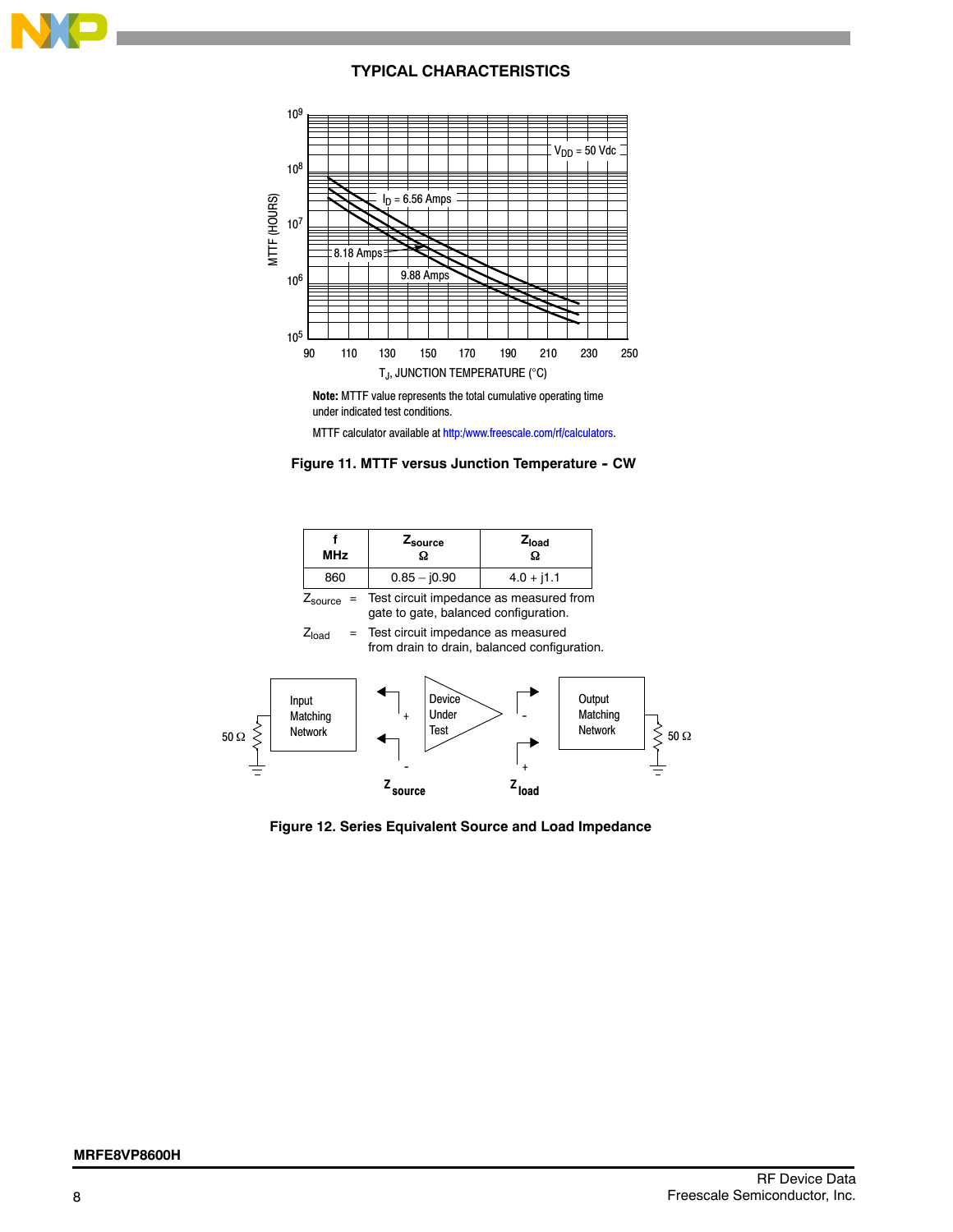



| O<br>FREESCALE SEMICONDUCTOR,<br>INC.<br>ALL RIGHTS RESERVED. | MECHANICAL OUTLINE | PRINT VERSION NOT TO SCALE |             |
|---------------------------------------------------------------|--------------------|----------------------------|-------------|
| TITLE:                                                        |                    | DOCUMENT NO: 98ASB16977C   | RFV:        |
| $NI-1230-4H$                                                  |                    | STANDARD: NON-JEDEC        |             |
|                                                               |                    |                            | 28 FEB 2013 |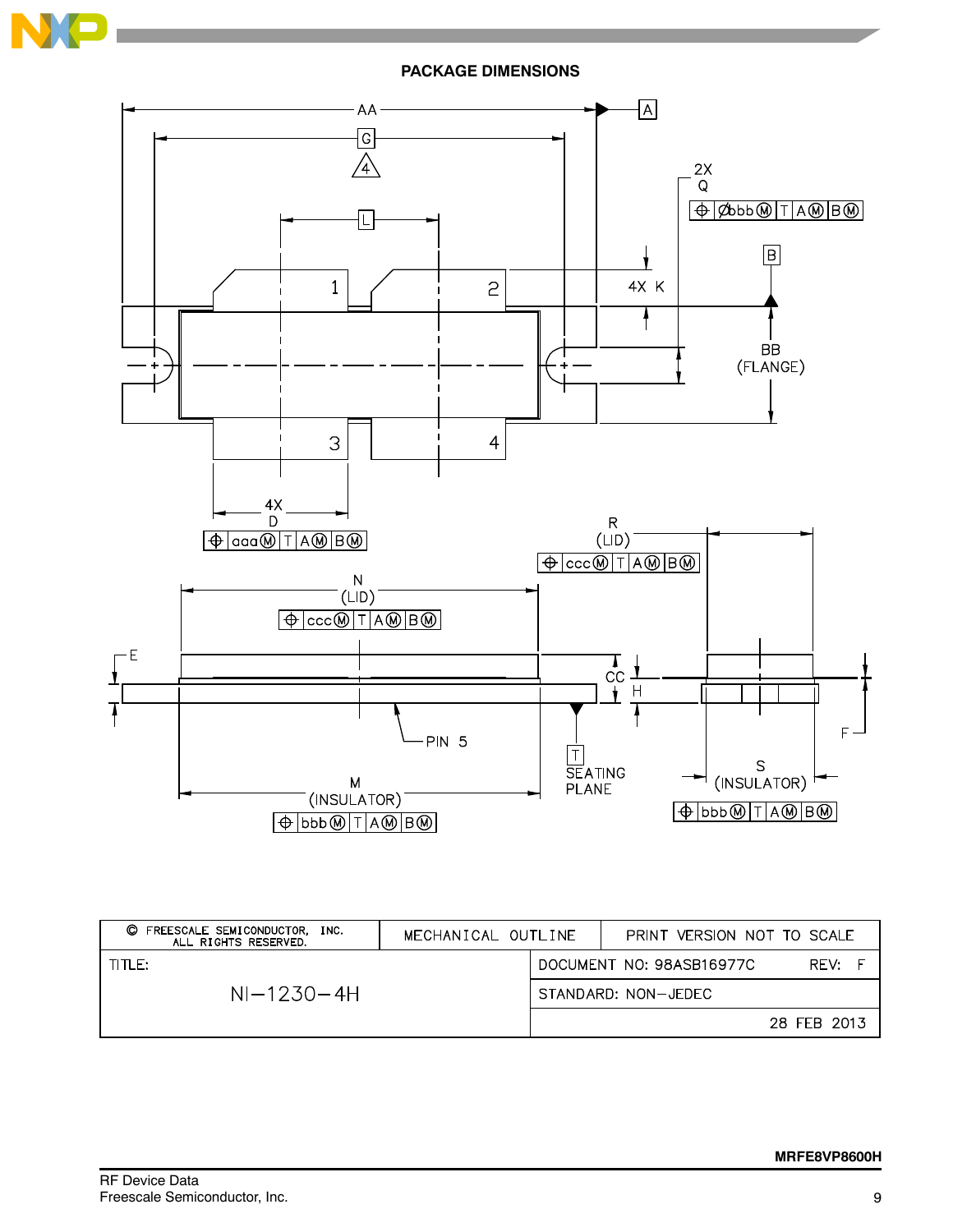

NOTES:

- 1. INTERPRET DIMENSIONS AND TOLERANCES PER ASME Y14.5M-1994.
- 2. CONTROLLING DIMENSION: INCH
- 3. DIMENSION H IS MEASURED . 030 INCH (0.762 MM) AWAY FROM PACKAGE BODY.

RECOMMENDED BOLT CENTER DIMENSION OF 1.52 INCH (38.61 MM) BASED ON<br>M3 SCREW. 4.

|                                                               | <b>INCH</b> |            | <b>MILLIMETER</b> |                    |              |                            | <b>INCH</b>                        | <b>MILLIMETER</b> |            |  |
|---------------------------------------------------------------|-------------|------------|-------------------|--------------------|--------------|----------------------------|------------------------------------|-------------------|------------|--|
| <b>DIM</b>                                                    | <b>MIN</b>  | <b>MAX</b> | <b>MIN</b>        | <b>MAX</b>         | <b>DIM</b>   | <b>MIN</b>                 | <b>MAX</b>                         | <b>MIN</b>        | <b>MAX</b> |  |
| AA                                                            | 1.615       | 1.625      | 41.02             | 41.28              | N            | 1.218                      | 1.242                              | 30.94             | 31.55      |  |
| <b>BB</b>                                                     | .395        | .405       | 10.03             | 10.29              | Q            | .120                       | .130                               | 3.05              | 3.30       |  |
| CC                                                            | .170        | .190       | 4.32              | 4.83               | $\mathsf{R}$ | .355                       | .365                               | 9.02              | 9.27       |  |
| D                                                             | .455        | .465       | 11.56             | 11.81              | S            | .365                       | .375                               | 9.27              | 9.53       |  |
| E                                                             | .062        | .066       | 1.57              | 1.68               |              |                            |                                    |                   |            |  |
| F                                                             | .004        | .007       | 0.10              | 0.18               |              |                            |                                    |                   |            |  |
| G                                                             | 1.400 BSC   |            | 35.56 BSC         |                    | aaa          |                            | .013                               | 0.33              |            |  |
| H                                                             | .082        | .090       | 2.08              | 2.29               | bbb          |                            | .010                               | 0.25              |            |  |
| K                                                             | .117        | .137       | 2.97              | 3.48               | CCC          |                            | .020                               | 0.51              |            |  |
| L                                                             | .540 BSC    |            | 13.72 BSC         |                    |              |                            |                                    |                   |            |  |
| M                                                             | 1.219       | 1.241      | 30.96             | 31.52              |              |                            |                                    |                   |            |  |
|                                                               |             |            |                   |                    |              |                            |                                    |                   |            |  |
|                                                               |             |            |                   |                    |              |                            |                                    |                   |            |  |
| ◎<br>FREESCALE SEMICONDUCTOR,<br>INC.<br>ALL RIGHTS RESERVED. |             |            |                   | MECHANICAL OUTLINE |              | PRINT VERSION NOT TO SCALE |                                    |                   |            |  |
| TITLE:                                                        |             |            |                   |                    |              |                            | DOCUMENT NO: 98ASB16977C<br>REV: F |                   |            |  |
| $NI-1230-4H$                                                  |             |            |                   |                    |              | STANDARD: NON-JEDEC        |                                    |                   |            |  |
|                                                               |             |            |                   |                    |              |                            | 28 FEB 2013                        |                   |            |  |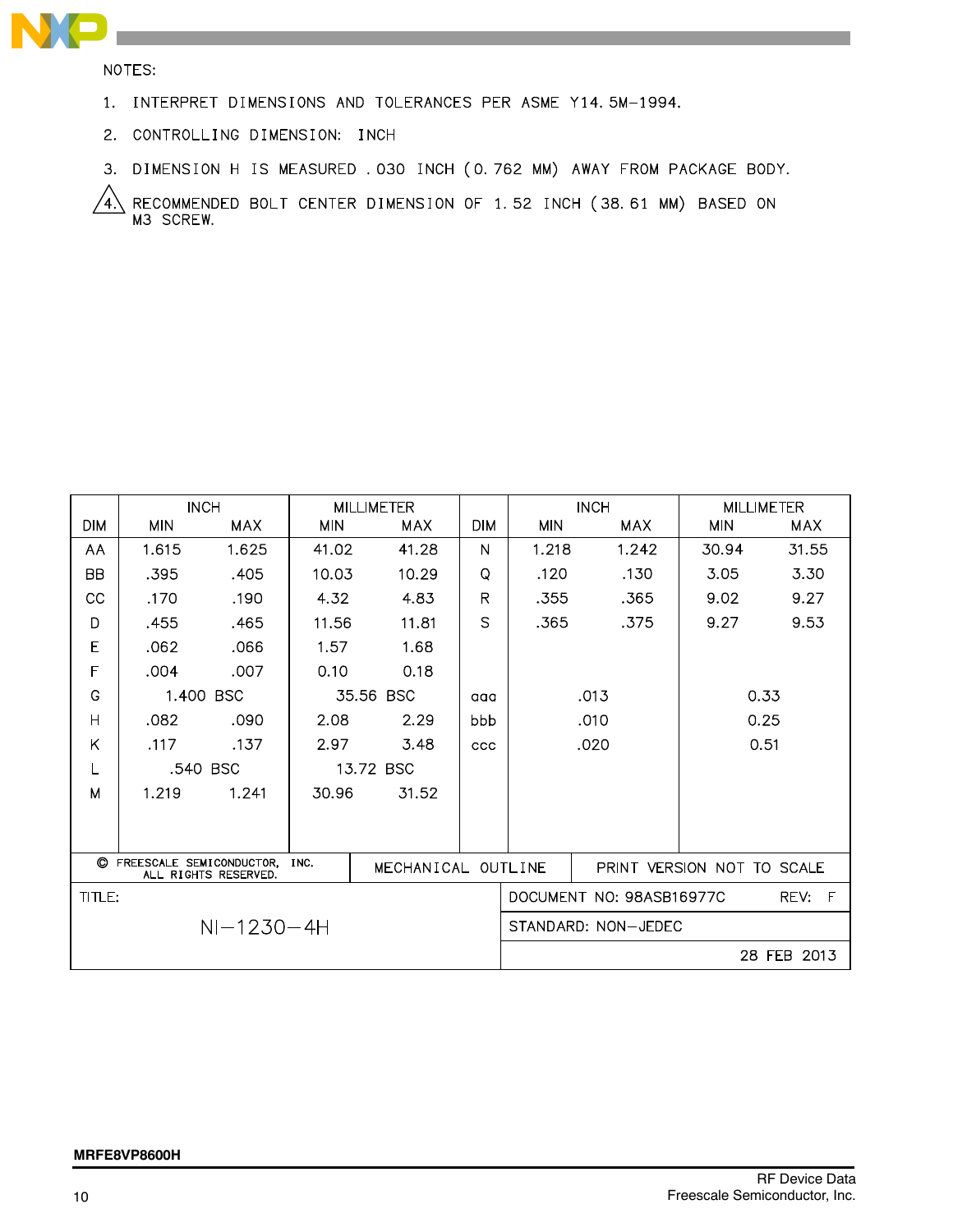

### **PRODUCT DOCUMENTATION, SOFTWARE AND TOOLS**

Refer to the following resources to aid your design process.

### **Application Notes**

- AN1908: Solder Reflow Attach Method for High Power RF Devices in Air Cavity Packages
- AN1955: Thermal Measurement Methodology of RF Power Amplifiers

### **Engineering Bulletins**

EB212: Using Data Sheet Impedances for RF LDMOS Devices

### **Software**

- Electromigration MTTF Calculator
- RF High Power Model
- .s2p File

### **Development Tools**

• Printed Circuit Boards

### **To Download Resources Specific to a Given Part Number:**

- 1. Go to http://www.freescale.com/rf
- 2. Search by part number
- 3. Click part number link
- 4. Choose the desired resource from the drop down menu

### **REVISION HISTORY**

The following table summarizes revisions to this document.

| <b>Revision</b> | <b>Date</b>      | <b>Description</b>            |
|-----------------|------------------|-------------------------------|
|                 | <b>July 2015</b> | Initial Release of Data Sheet |